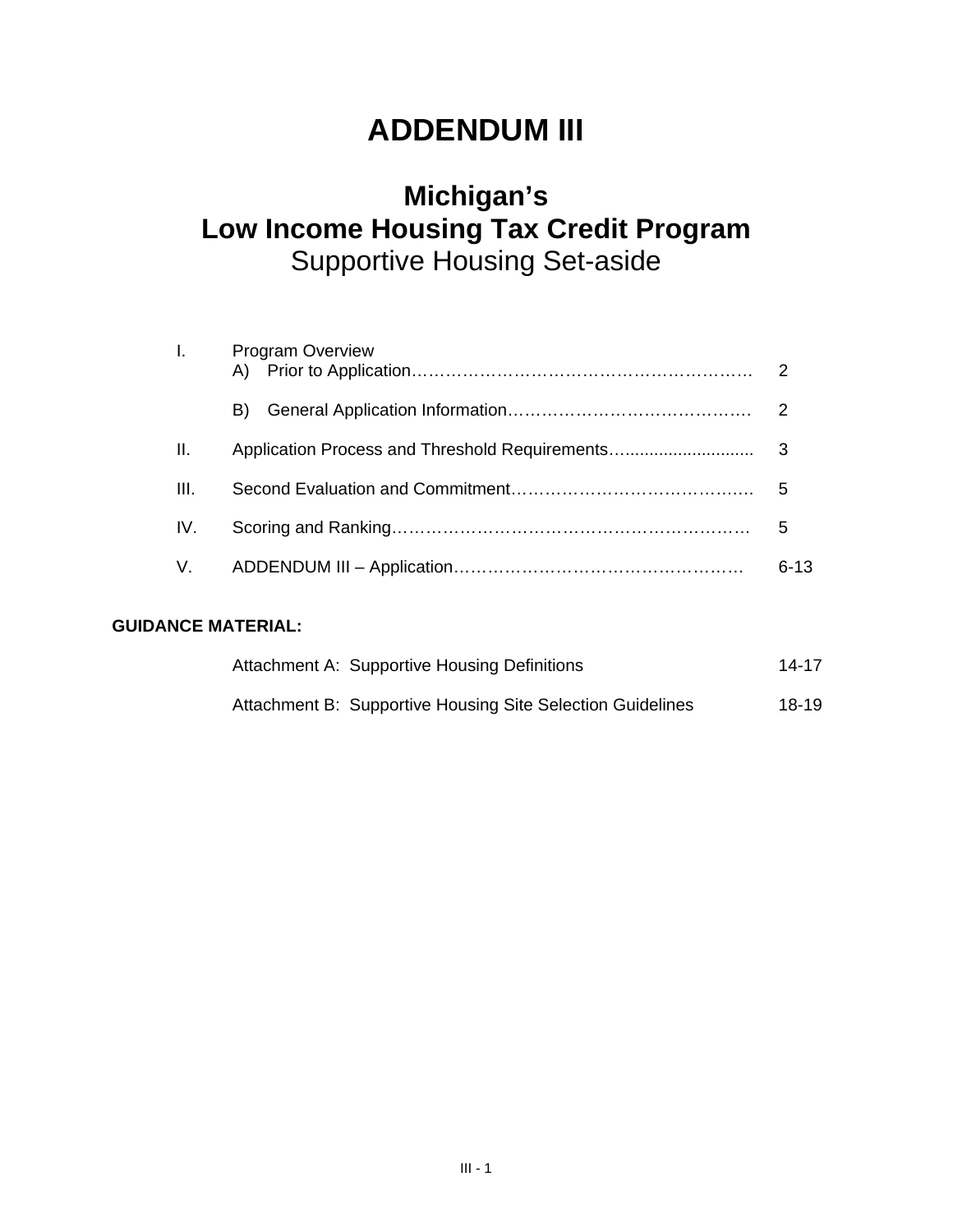# **I. Program Overview**

# **A. Prior to Application:**

- Developers are encouraged (not required) to submit an initial concept letter for review and discussion prior to submitting an application. This provides an opportunity for the developer and his/her team to receive technical assistance in conceptualizing the project and assuring that key components are included. Submission of an initial concept letter, however, does not change the applicable deadline for applications.
- Developers are strongly encouraged to have a MSHDA staff member visit the project site prior to application submission. Supportive Housing and Homeless Initiatives staff can be reached at 517-241-1609. (See MSHDA Supportive Housing Site Selection Guidelines and Definitions.)

# **B. General Application Information–** (see VII A of the QAP for additional information)**:**

- **Allocation Limitations:** A single project cannot receive an allocation of more than 30% of the total set-aside. No more than 60% of the Supportive Housing Set-Aside can be allocated to a single city, village, or township, except for supportive housing projects located in Detroit, Hamtramck, or Highland Park (DHHP).
- **Minimum Use:** Projects must agree to remain low income for a minimum of 30 years but may earn additional points for longer commitment, as described in the Scoring Summary (Addendum I of the Combined Application).
- **Non-eligible Population:** Elderly-only projects are excluded from the Supportive Housing Set-Aside.
- **Operating Costs:** Project operating costs cannot exceed MSHDA standards unless a waiver is granted by the Authority.
- **Population Served**: Projects must have a minimum of 35% of the units targeted to people who meet the definitions outlined in Attachment A (i.e. persons with special needs, homeless, youth aging out of foster care, or those who are survivors of domestic violence).
- **Project Size:** Projects may not exceed 75 units in total unless a waiver is granted by the Authority. The project size limitation does not apply to projects in DHHP.
- **Service Organization Collaboration:** Developers will be required to collaborate with a local service organization(s) to assure adequate service coordination and delivery for tenants.
- **Unit Configuration:** Single Room Occupancy (SRO) is an eligible use under this category, see definition in Attachment A.
- **Project Limits:** Projects must meet the conditions designated within the Qualified Allocation Plan, unless a waiver is granted by the Authority.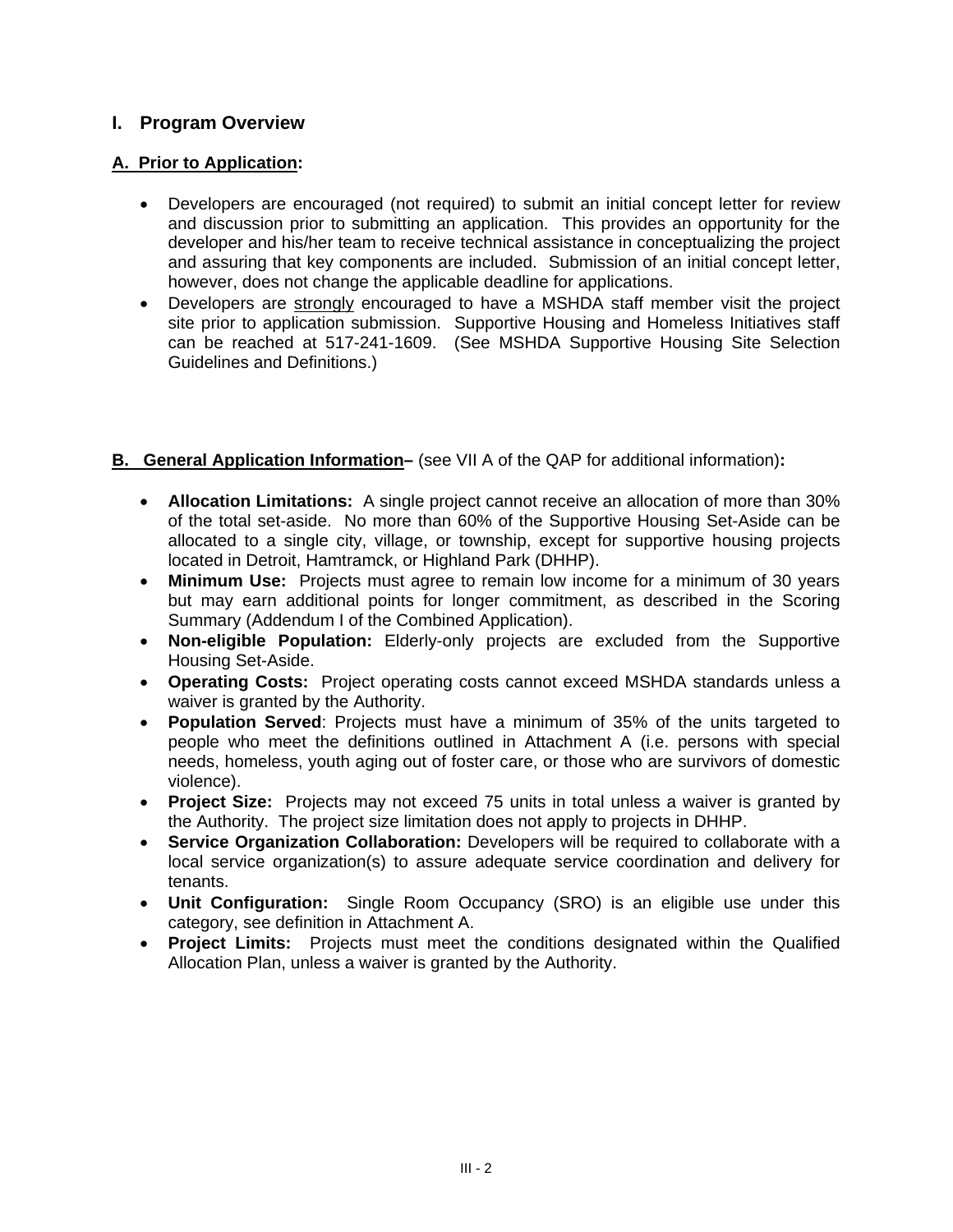# **II. Application Process and Threshold Requirements:**

- **Threshold Requirements:** See VII.A. of the Qualified Allocation Plan for threshold requirements which must be followed.
- **In addition:** the following Supportive Housing Set-Aside threshold requirements/exhibits are required:
	- 1. **Site Selection:** Project location must meet MSHDA's Supportive Housing Site Selection Criteria. (See Attachment B.)
	- 2. **Addendum III Application** (pages 5-12)
	- 3. **Letters of Support:** 
		- a. Attach a letter of endorsement either from the Continuum of Care or other Community Collaborative planning group that indicates that the group has reviewed and endorsed your project plan and submission.
		- b. If the service provider is reliant on funding from other entities to sustain the services identified, attach a letter documenting support from the funder(s). (For example, if the service provider is a nonprofit organization that contracts with a local Community Mental Health Board (CMH), the CMH must provide a letter of support for the project.)

# 4. **Memorandum of Understanding/Contract:**

Submit written documentation (specifically, a "Memorandum of Understanding" or similar contract) between the developer, management company, and service provider(s) that outlines mutual roles and responsibilities in this project. **The MOU should incorporate the supportive services plan agreed to by the parties,** and provide:

- Proof of commitment by the service provider, including signature of the Executive Director;
- A letter of support from the primary funder of the case management and/or service coordination agency;
- Demonstration of an ongoing commitment by the developer and/or landlord to assure sustained availability of support services.

**(Please Note:** It is expected that the Executive Director or Board Chair of the service provider organization be a signatory to these agreements.)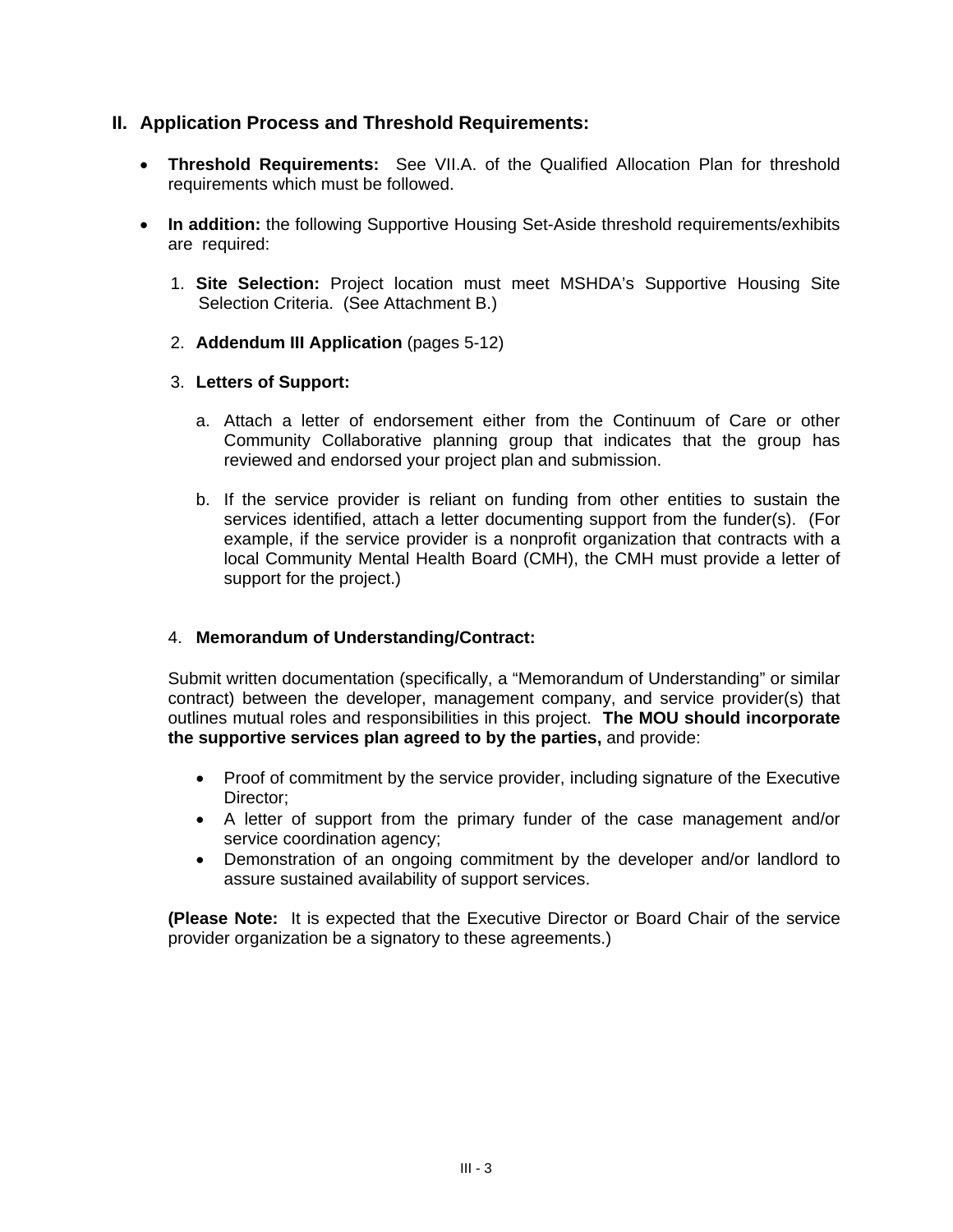The MOU (See Tab G for sample format) will include:

- (i.) A commitment from the local lead agency to provide, coordinate and/or act as a referral agent to assure that supportive services will be available to the targeted tenants.
- (ii.) The referral and screening process that will be used to refer tenants to the project, the screening criteria that will be used, and the willingness of all parties to negotiate reasonable accommodations to facilitate the admittance of persons with disabilities into the project.
- (iii.) A communications plan between the project management and the local lead agency that will accommodate staff turnover and assure continuing linkages between the project and the local lead agency for the duration of the compliance period.
- (iv.) Acknowledgment of the property's rent structure and a description of how Supportive Housing tenants may access rental assistance, should they require it, to afford the apartment rents.
- (v.) Certification that participation in supportive services will not be a condition of tenancy.
- (vi.) Agreement to affirmatively market to persons with disabilities.
- (vii.) Agreement to include a section on reasonable accommodation in property management's application for tenancy.
- (viii.) Agreement to accept Section 8 vouchers or certificates (or other rental assistance) as allowable income as part of property management income requirement guidelines for eligible tenants and not require total income for persons with rental assistance beyond that which is reasonably available to persons with disabilities currently receiving SSI and SSDI benefits.
- (ix.) A description of how the project will make the targeted units affordable to persons whose incomes are limited to those from a disability-based source.

Projects will be regularly monitored by MSHDA's Supportive Housing Division to determine the percentage of units occupied by Supportive Housing Tenants.

- 5. **Service Coordination Plan:** On-site service coordination must be available to all supportive housing tenants. This may be provided through the partnership with the local service organizations, but it is recommended that the following schedule serve as a minimum standard.
	- a. One day per week projects of 30 units or less
	- b. Two days per week projects 30-60 units
	- c. Three days per week projects 60-75 units
- 6. **Minimum 35% of total units are Supportive Housing units.** Additional points may be earned for having more than 75% Supportive Housing units. Manager units count neither toward total units nor Supportive Housing units for calculating percentages.
- 7. **Underwriting Requirements:** Proposals with a MSHDA HOME Loan planned are required to follow MSHDA's Direct Lending program underwriting parameters. Therefore, projects being awarded a tax credit reservation will be required to submit a second copy of their tax credit application for underwriting purposes.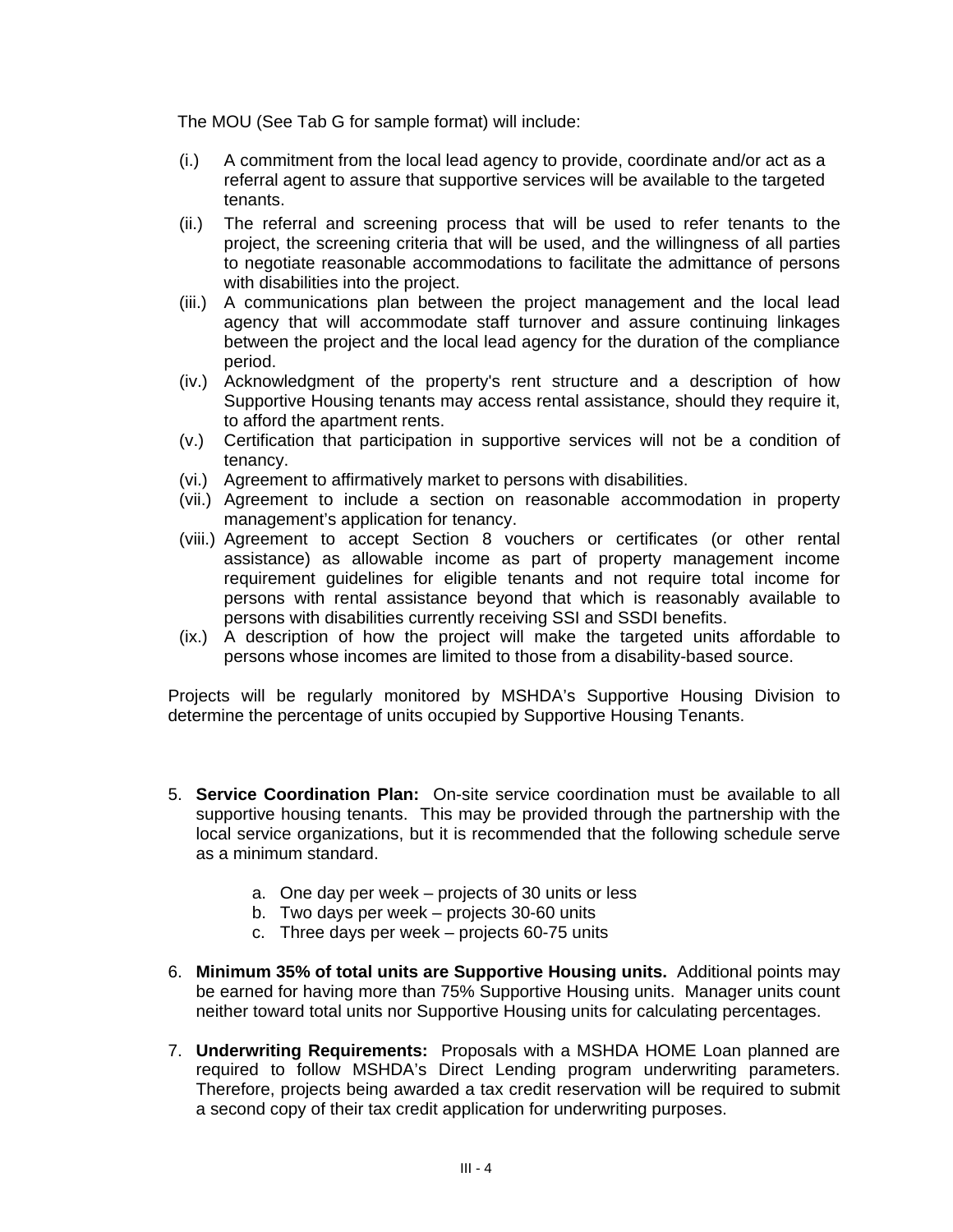8. **Other Requirements:** Proposals applying for MSHDA Project Based Voucher (PBV) Assistance will be required to meet the PBV processing requirements.

# **III. Second Evaluation and Commitment:**

See Section XII of the QAP.

# **IV. Scoring and Ranking:**

Projects submitted under the Supportive Housing Set-Aside will be scored and ranked according to the scoring criteria outlined in the Addendum I and will be required to meet all of requirements contained in Addendum I and the QAP, as well as the requirements contained in this Addendum III.

- 1. MSHDA will award credits to the highest-scoring projects meeting all threshold requirements. In addition, MSHDA will select projects to meet three target percentages in each of three categories. Target percentages are not quotas, categories may overlap, and MSHDA will exercise its discretion to award credits efficiently. The target percentages are:
	- A. 50% for projects serving single adults who meet HUD's definition of Chronically Homeless;
	- B. 50% for projects serving tenants that meet the definition of Special Needs, Homeless, Domestic Violence Survivor, Consumer of Mental Health Services or profoundly deaf.
	- C. 20% for projects in DHHP.
- 2. Credits not allocated under the Supportive Housing set-aside will be reallocated to the general pool.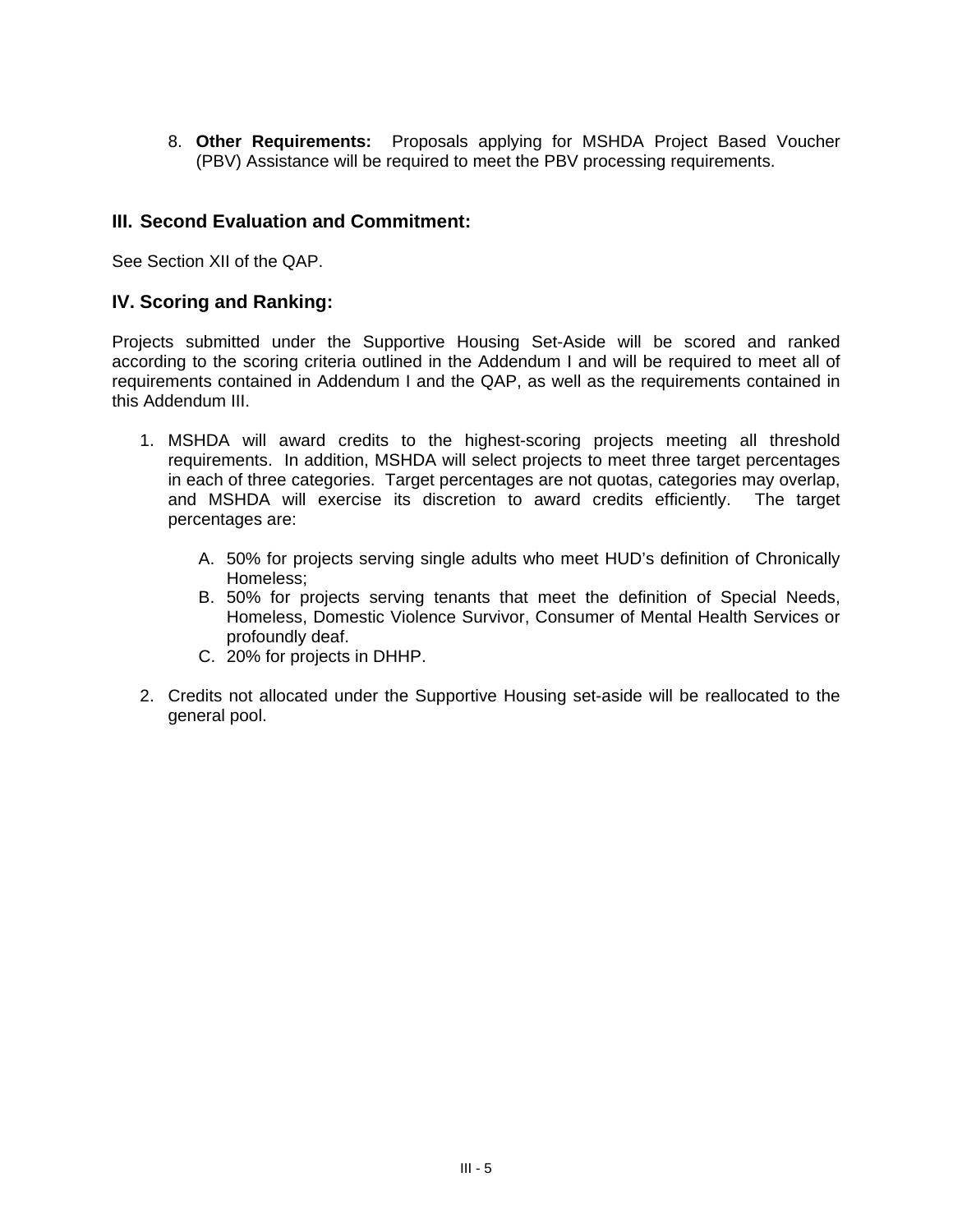# **V. ADDENDUM III – Application for Supportive Housing**

Complete the application using the format and guidelines provided. In order to be considered for funding the application must include concise information in the requested format.

# **A. Project Description:**

Total Number of Units in the Development:

| Efficiency | 1 Bedroom | 2 Bedroom | 3 Bedroom |
|------------|-----------|-----------|-----------|
|            |           |           |           |

Total Number of Units Targeted for Supportive Housing:

| Efficiency | 1 Bedroom | 2 Bedroom   3 Bedroom |  |
|------------|-----------|-----------------------|--|
|            |           |                       |  |

Total Number of Units that will be barrier free:

| Efficiency | 1 Bedroom | 2 Bedroom | 3 Bedroom |
|------------|-----------|-----------|-----------|
|            |           |           |           |

*Describe how your project meets the Supportive Housing Site Selection Guidelines*

*The project will include the following amenities:* 

#### **B. Proposed Rents:**

Unless required by other government subsidy or regulation, units need not be targeted below the LIHTC income requirements (either 60% of AMI or 50% of AMI) except if an Applicant chooses to do so for purposes of receiving Low Income Targeting points under Section C.3. of the Scoring Summary found in Addendum I. MSHDA anticipates that most if not all supportive housing units will require additional subsidy to serve their intended residents—such subsidy will be in addition to the subsidy required for LIHTC affordability.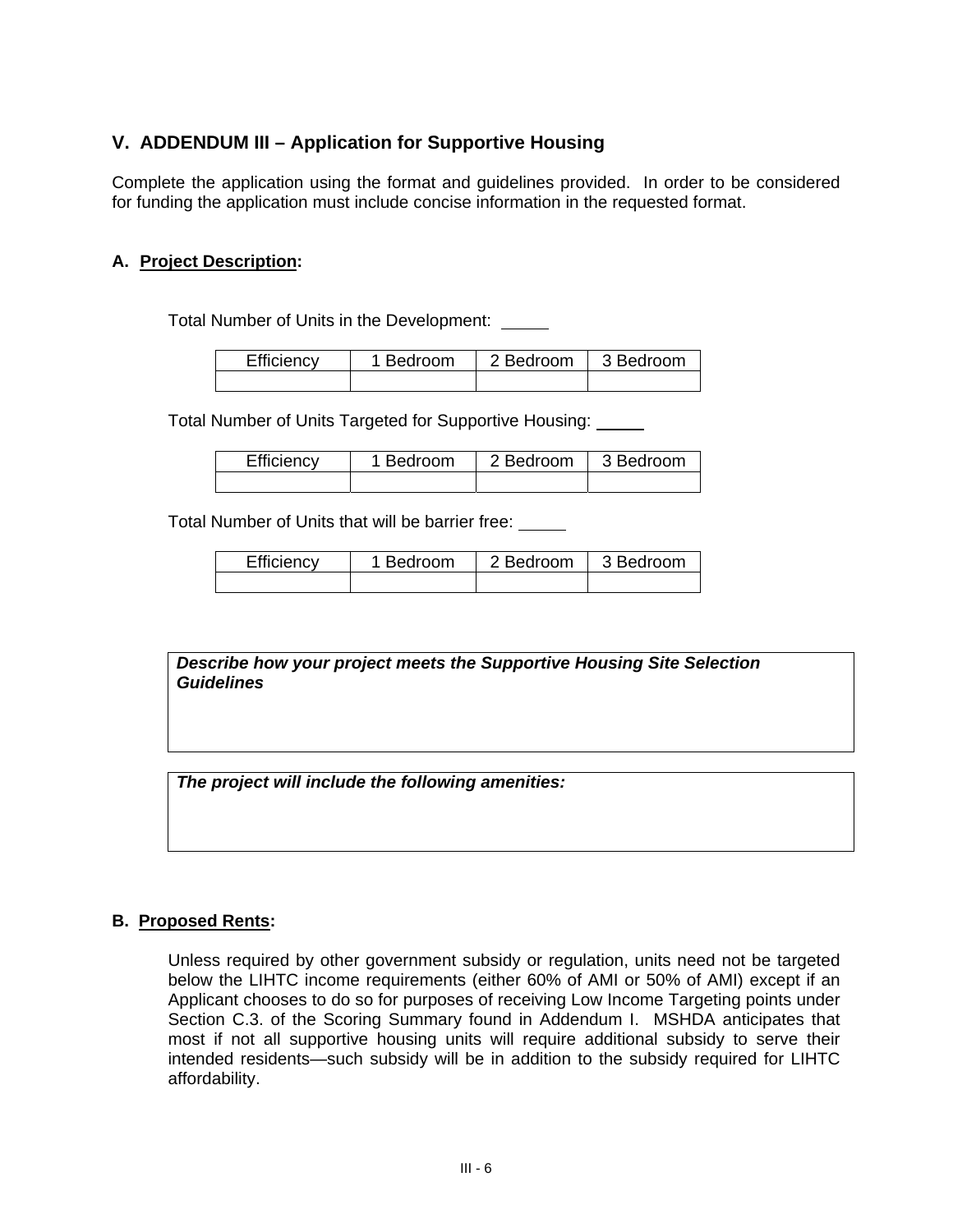Please list:

- Total number of units
- Total number of supportive housing units
- Rent levels for each unit type, by bedroom size
- Proposed income restrictions
- Additional subsidy attached or to be attached to any units

#### **Attachments:**

Provide the following:



#### **Attach pages 1 - 12 of the Primary Application (provides descriptive information of your project.)**

(Page 10 outlines rent levels.) Be sure to clearly identify the proposed rents for the units targeted to supportive housing tenants.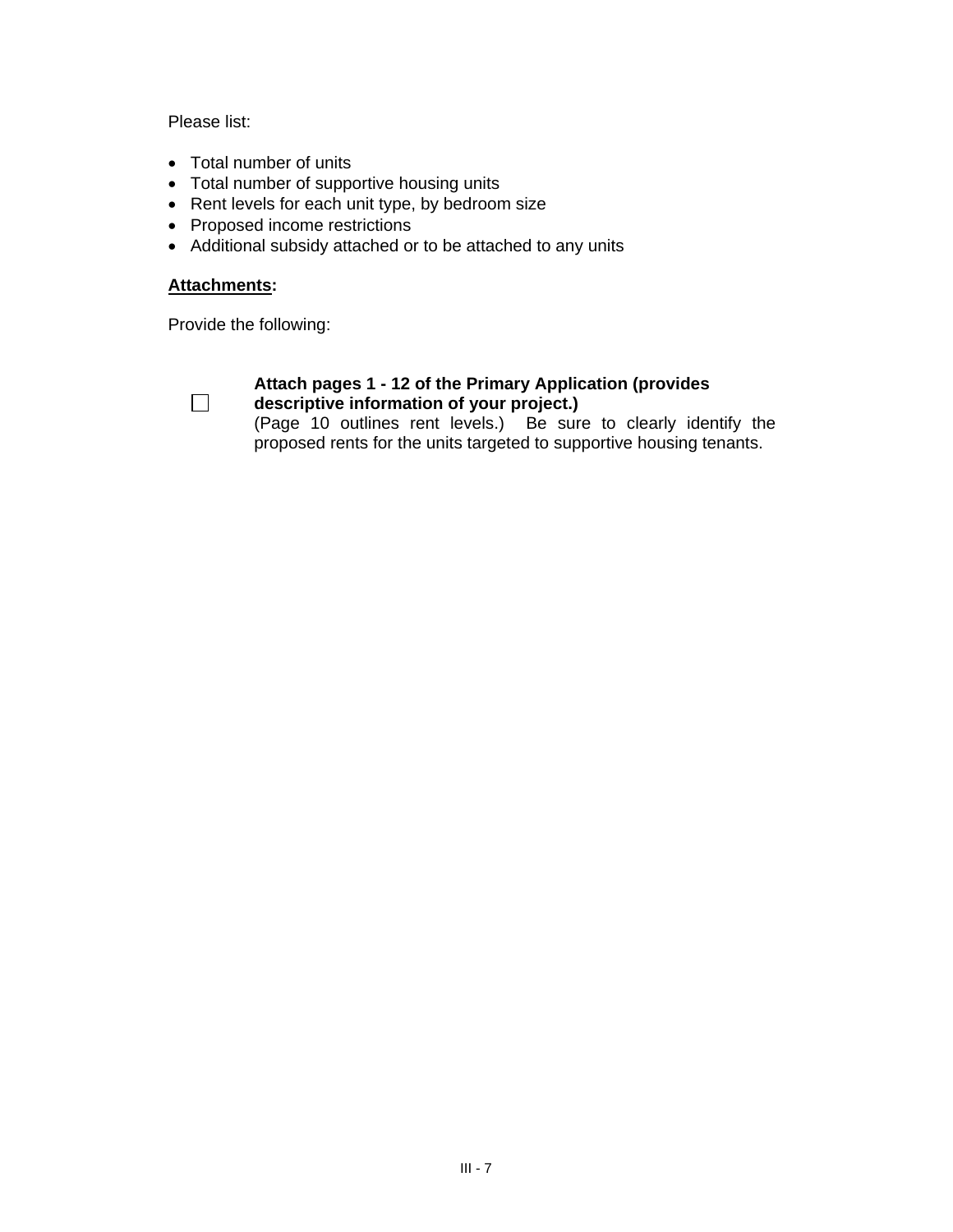# **C. Partners Organizational History:**

#### **1. Supportive Service Provider(s) Identification Information:**

**Lead Org** Primary A Contact P Contact P **Contact F** Contact E Executive

| ganization      |  |
|-----------------|--|
| Address         |  |
| Person          |  |
| Phone           |  |
| ax-             |  |
| Email           |  |
| <b>Director</b> |  |
|                 |  |

# **Organization**

Primary Address Contact Person Contact Phone Contact Fax Contact Email Executive Director

#### **Organization**

Primary Address Contact Person Contact Phone Contact Fax Contact Email Executive Director

#### **Organization**

Primary Address Contact Person Contact Phone Contact Fax Contact Email **Executive Direct** 

| s   |  |
|-----|--|
|     |  |
|     |  |
| tor |  |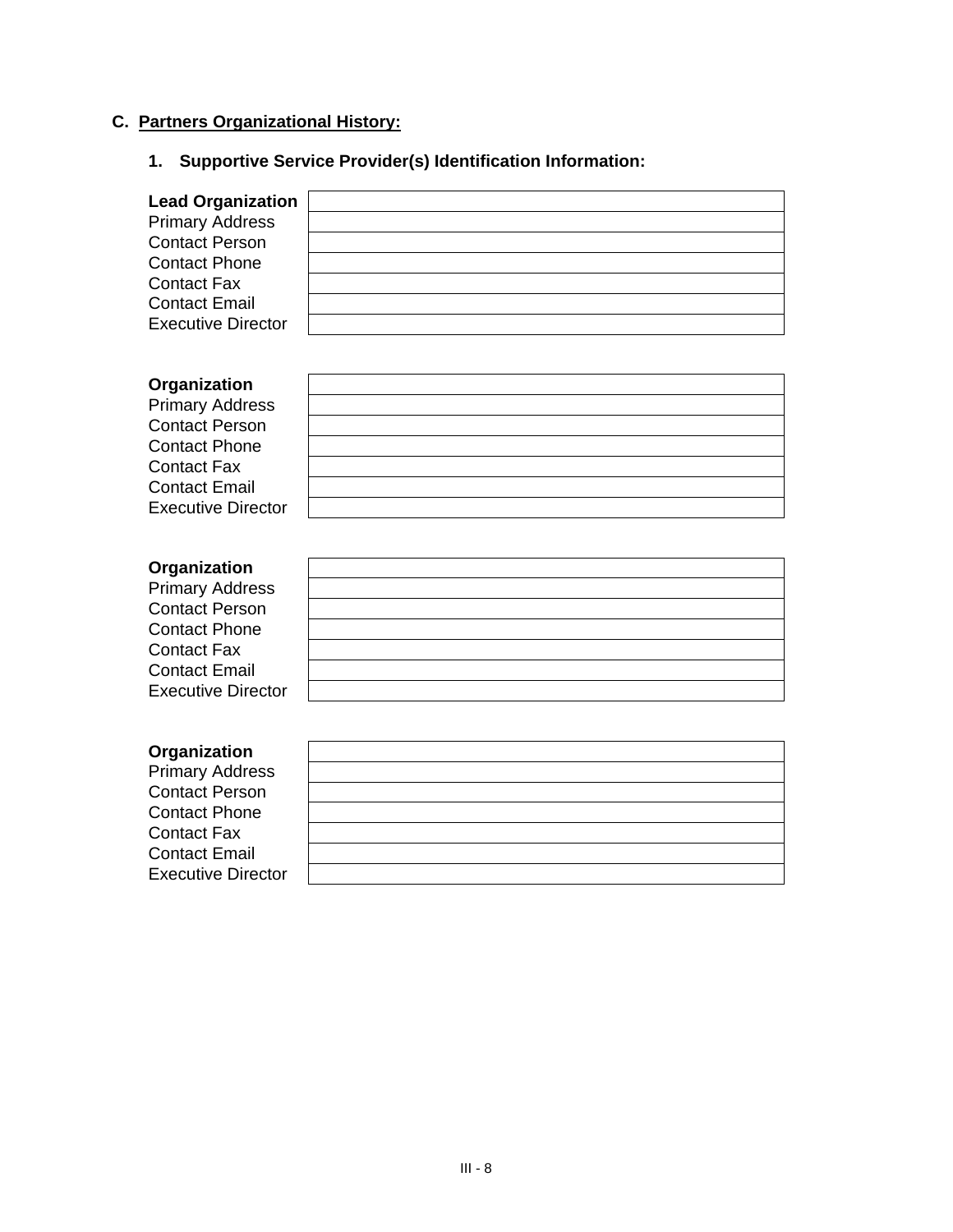# **2. Supportive Service Provider(s) Experience**

*Describe each service partners experience relevant to this application, including the following*:

- Prior experience (including the number of years) working with the targeted supportive housing population;
- Sources of funding dedicated to the services outlined in the Supportive Service Plan.

| Org1             |  |  |  |
|------------------|--|--|--|
| Org <sub>2</sub> |  |  |  |
|                  |  |  |  |

Org3

Org4

| <b>Owner Identification:</b><br>3. |  |
|------------------------------------|--|
| Organization                       |  |
| <b>Primary Address</b>             |  |
| <b>Contact Person</b>              |  |
| <b>Contact Phone</b>               |  |
| <b>Contact Fax</b>                 |  |
| <b>Contact Email</b>               |  |
| President/CEO                      |  |

| 4. | <b>Owners Experience</b>                                                                                        |
|----|-----------------------------------------------------------------------------------------------------------------|
|    | Describe the owner's experience relevant to this application in the space<br>provided, including the following: |
|    | • Prior experience developing or owning tax credit properties;                                                  |
|    | • Prior experience providing housing to tenants of supportive housing.                                          |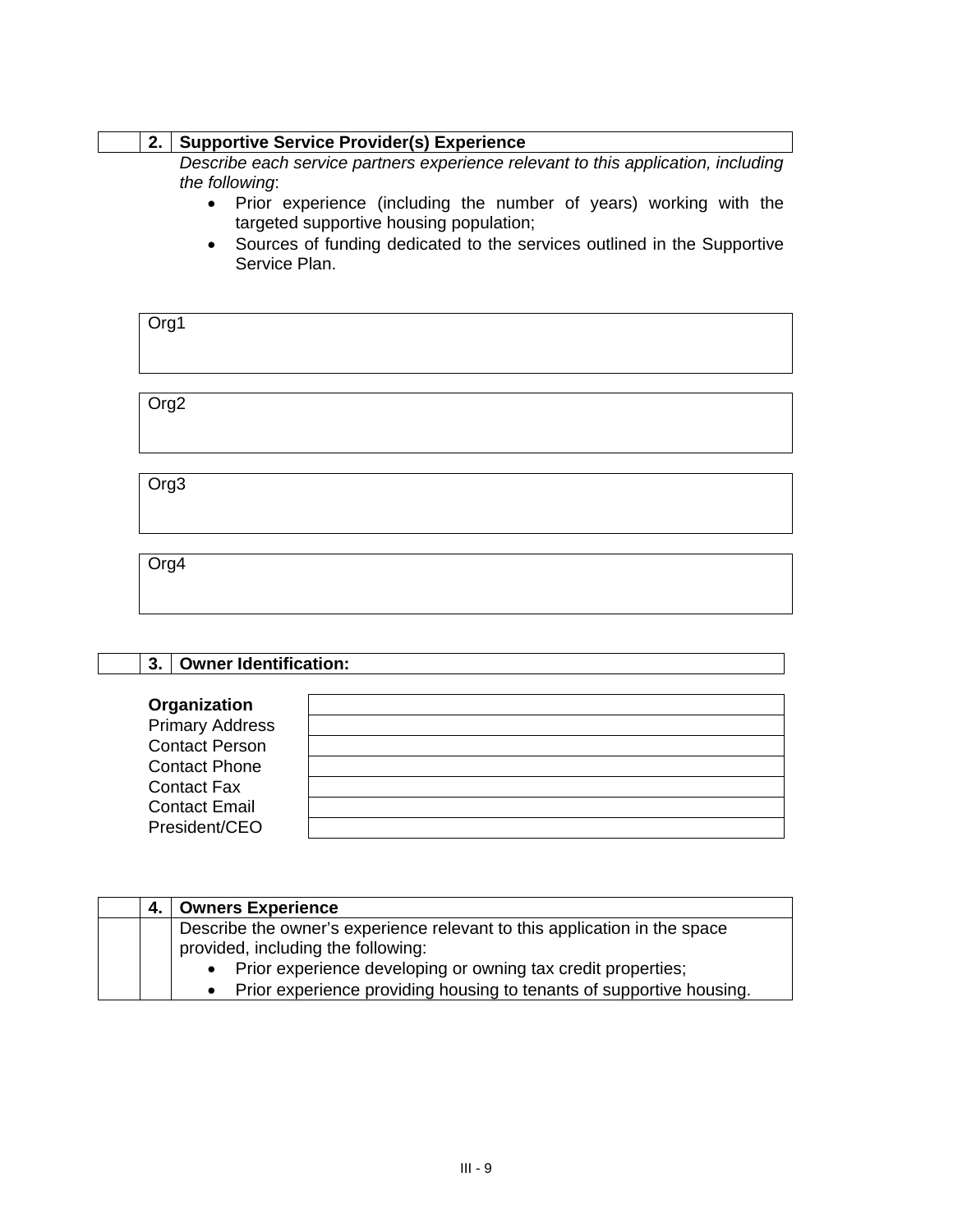#### **5. Property Management Company Identification Information:**

| Organization           |  |
|------------------------|--|
| <b>Primary Address</b> |  |
| <b>Contact Person</b>  |  |
| <b>Contact Phone</b>   |  |
| <b>Contact Fax</b>     |  |
| <b>Contact Email</b>   |  |
| President/CEO          |  |

#### **6. Property Management Experience**

*Describe the property manager's experience relevant to this application in the space provided, including the following*:

- Prior experience managing tax credit properties;
- Prior experience in managing properties that have supportive housing units.

# **D. Supportive Services Plan:**

*Only one specific and comprehensive plan should be submitted, regardless of the nature of the tenants targeted for the supportive housing units. (If you are proposing to serve diverse populations (i.e. individuals with mental illness, developmental disabilities, homeless), you must address the service distinctions designed to meet their unique needs.)*

#### 1. **Provide a brief description of the population(s) targeted for the Supportive Housing Units.**

**Targeted Populations**: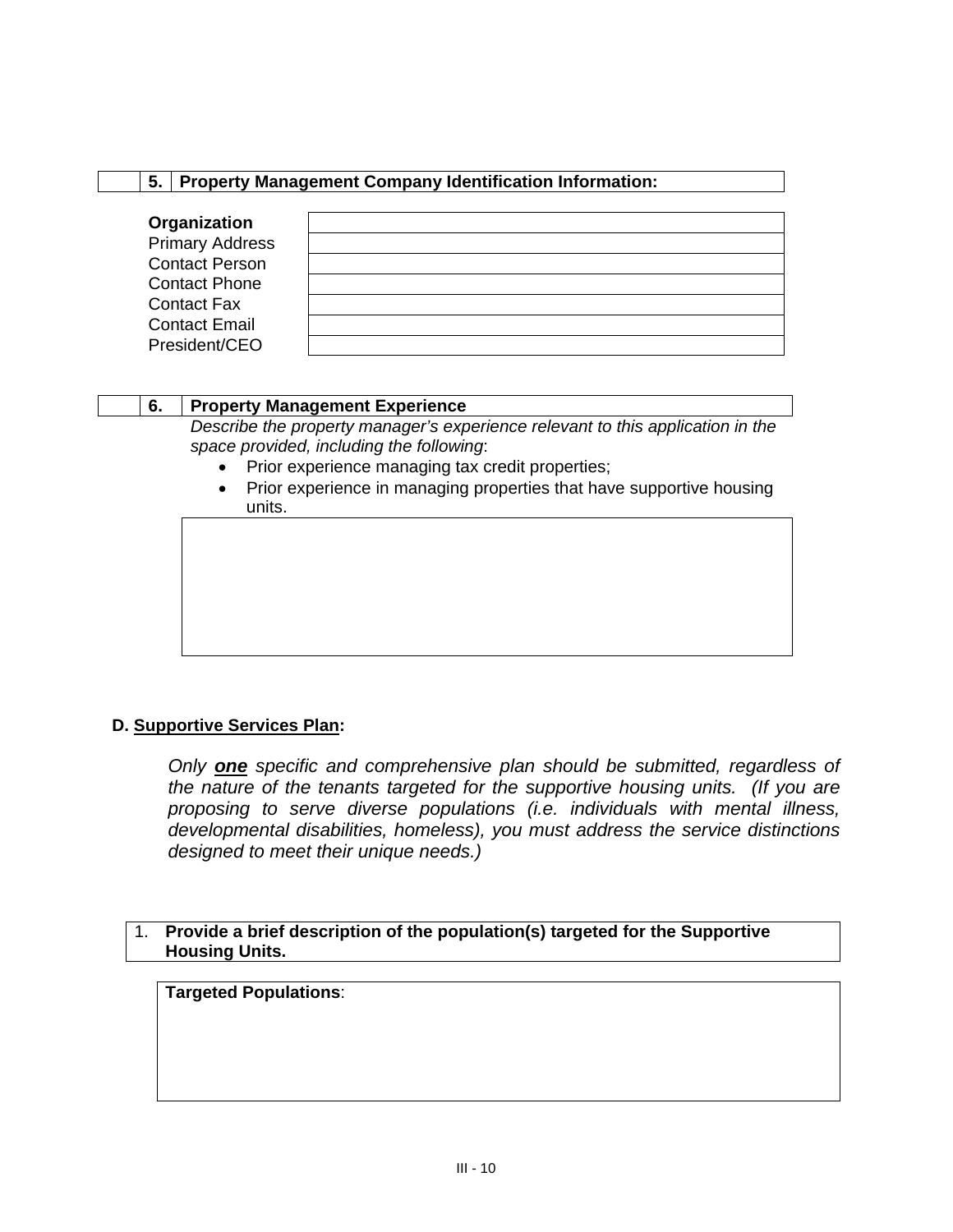2. **Describe the proposed services:** Include a description of how the project will meet the needs of the targeted tenants including access to supportive services, transportation, proximity to community amenities, etc.

**Narrative description of services to be offered:**

**How services will be coordinated? :** Include a description of the experience of the local lead agency and their capacity to provide access to supportive services, and to maintain relationships with the management agent and community service providers for the duration of the compliance period.

**How services will be funded? :**

**Service location (on site or in the community):**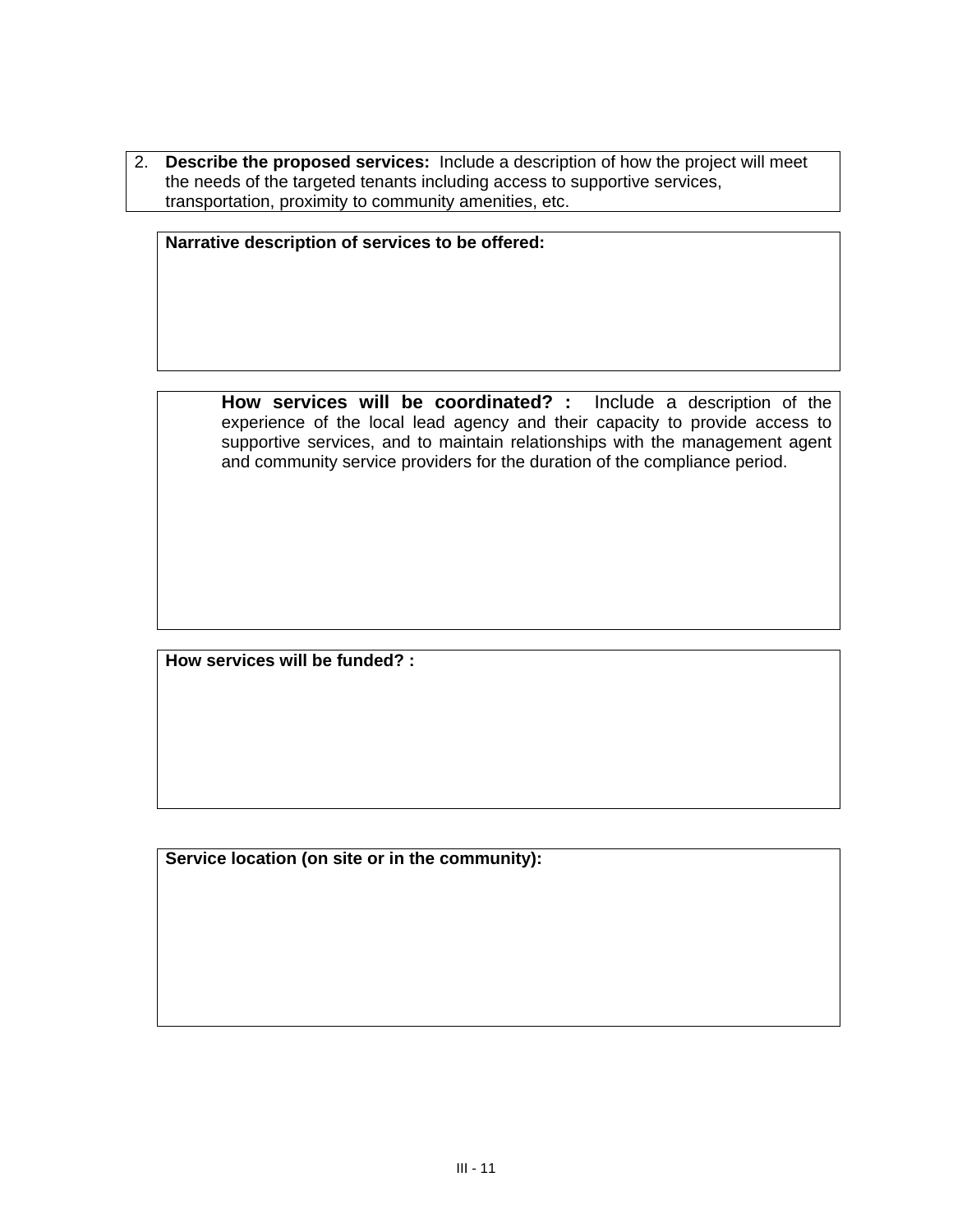# **3. SUPPORTIVE SERVICES COMMITMENT**

*Please list only the services that are made available to tenants of this project. Please do not list every service generally available in a community. If service is not available, enter "none".* 

| <b>Service Type</b>                                                                                                                                              | <b>Name of Agency Providing</b><br><b>Service</b><br><b>Must sign MOU</b> | <b>Name of Agency</b><br><b>Funding Services</b><br><b>Must provide Letter of</b><br><b>Support</b> |
|------------------------------------------------------------------------------------------------------------------------------------------------------------------|---------------------------------------------------------------------------|-----------------------------------------------------------------------------------------------------|
| <b>CASE MANAGEMENT</b><br><b>SERVICE COORDINATION</b>                                                                                                            |                                                                           |                                                                                                     |
| Tenant Stabilization - Assist<br>to<br>care<br>for<br>their<br>tenants<br>apartment, ADL's, get along with<br>neighbors, landlord, etc.                          |                                                                           |                                                                                                     |
| Building Support Systems -<br>Assist tenants to re-engage with<br>local community.                                                                               |                                                                           |                                                                                                     |
| <b>Basic Needs</b> - Assist tenants to<br>obtain resources (food, clothing,<br>transportation, etc).                                                             |                                                                           |                                                                                                     |
| Benefit Assistance - Provide<br>on-going<br>including<br>support<br>referrals, assistance obtaining<br>benefits, linkages with services,<br>"whatever it takes". |                                                                           |                                                                                                     |
| <b>Employment Related Services</b><br><b>OTHER ESSENTIAL SERVICES</b>                                                                                            |                                                                           |                                                                                                     |
| Mental Health $-$ ACT,<br>counseling, therapy, medications<br>and medication management.                                                                         |                                                                           |                                                                                                     |
| <b>Substance Abuse Services -</b><br>Outpatient treatment, self-help<br>options, and counseling.                                                                 |                                                                           |                                                                                                     |
| <b>HIV/AIDS</b> - Specialized health<br>care.                                                                                                                    |                                                                           |                                                                                                     |
| Legal Services - Related to civil<br>arrears, family law, uncollected<br>benefits.                                                                               |                                                                           |                                                                                                     |
| <b>Veteran Services</b>                                                                                                                                          |                                                                           |                                                                                                     |
| <b>Domestic Violence Counseling</b>                                                                                                                              |                                                                           |                                                                                                     |
| <b>School Related Services</b>                                                                                                                                   |                                                                           |                                                                                                     |
| <b>Child Care</b>                                                                                                                                                |                                                                           |                                                                                                     |
| Other                                                                                                                                                            |                                                                           |                                                                                                     |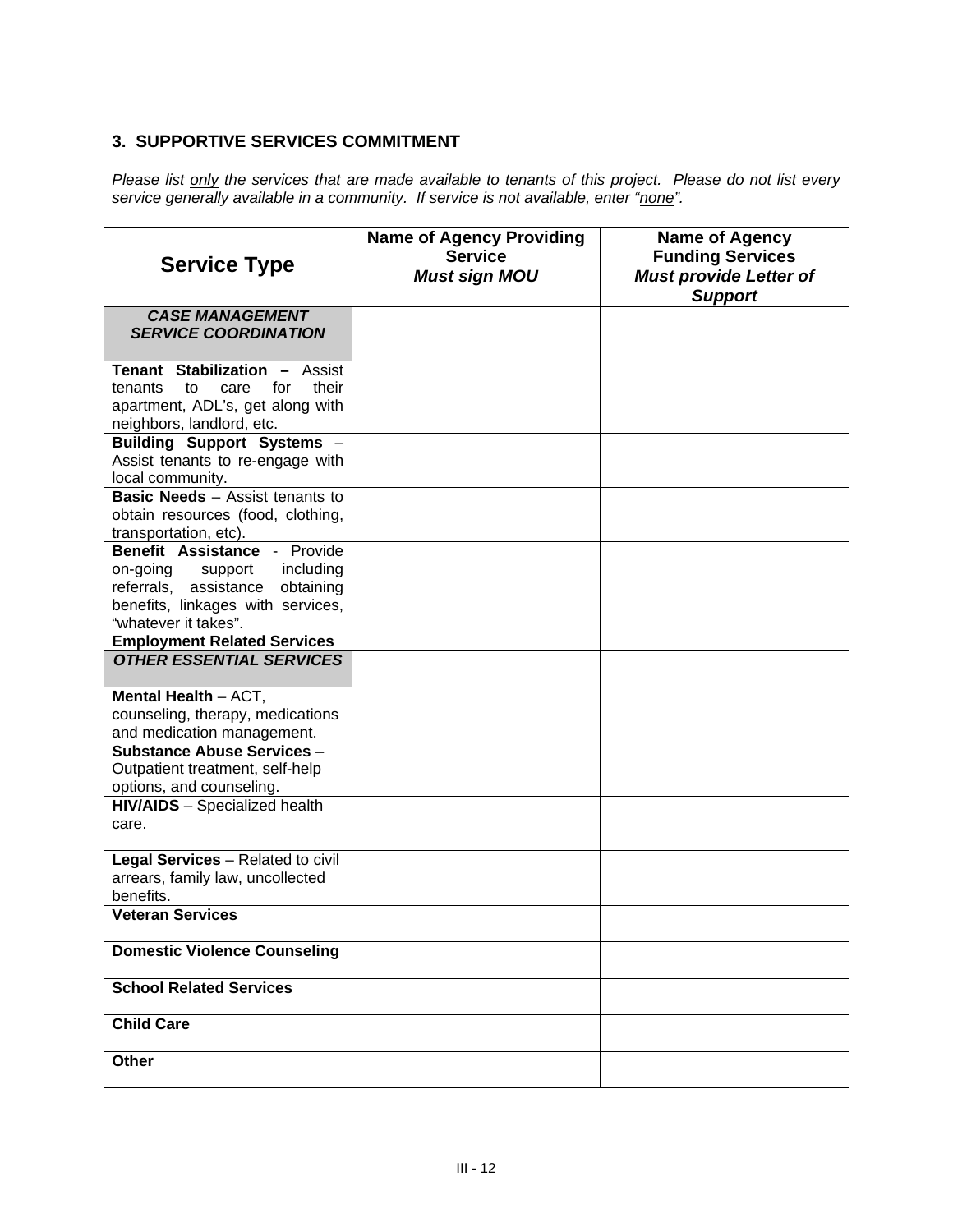# **E. Summary of How the Project is "grounded" in Community Collaboration:**

It is the desire and intent that supportive housing projects NOT occur in isolation or without the knowledge and support of the community in which the development is proposed.

1. How does this project support the local Ten Year Plan to End Homelessness? **Do not attach a copy of the Ten Year Plan as evidence of this collaboration.**

2. If this project is NOT related to the local Ten Year Plan to End Homelessness, discuss how it is grounded in any other relevant collaborative community strategy or plan.

# **F. Memorandum of Understanding/Contract:**

Attach written documentation as described under the Addendum III threshold requirements, Section II 4.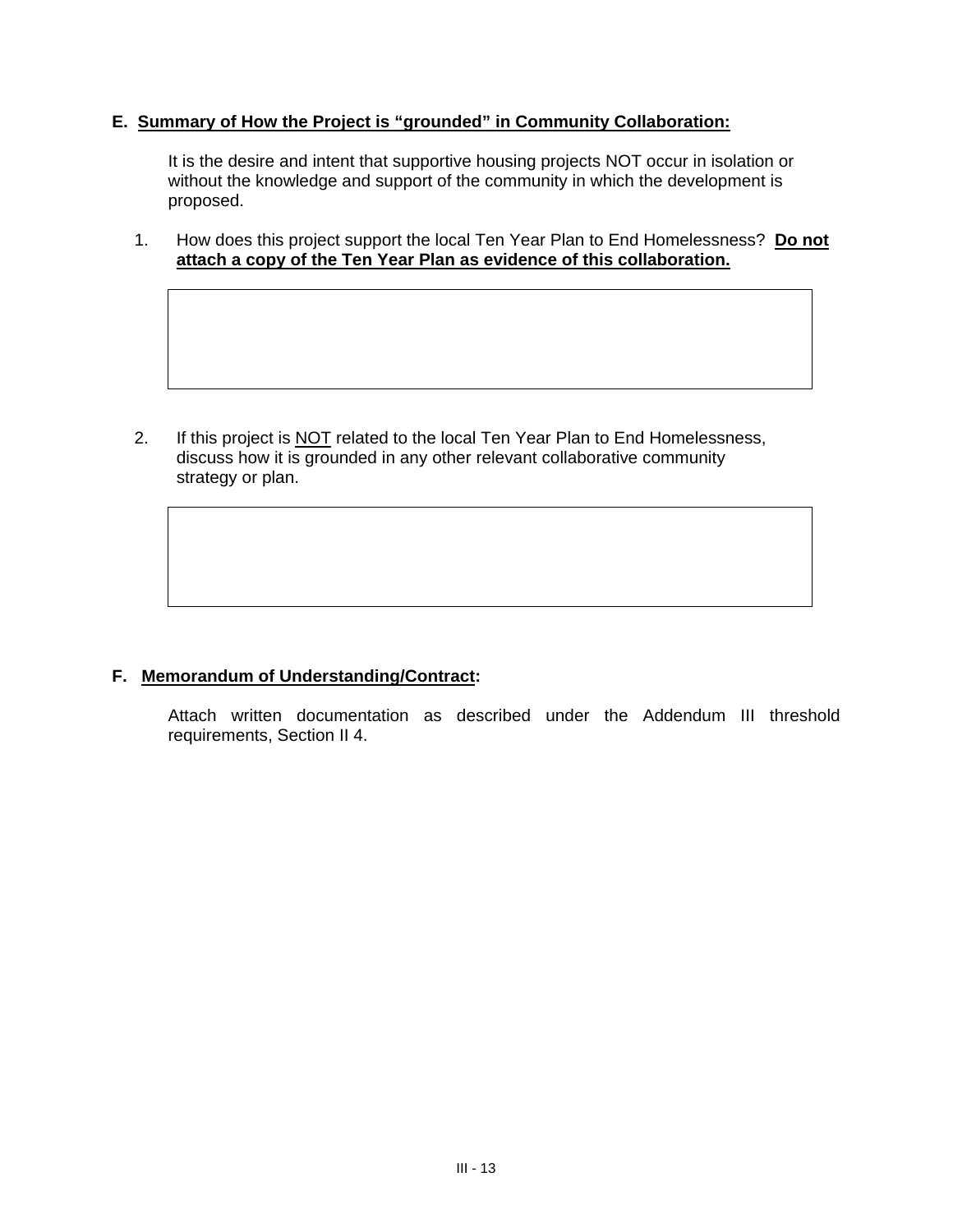# **ATTACHMENT A**

# **DEFINITIONS**

# **ELIGIBLE SUPPORTIVE HOUSING TENANTS SUPPORTIVE SERVICE PLAN SINGLE ROOM OCCUPANCY (SRO)**

Please review the following definitions before completing a service plan for Supportive Housing Tenants. This is relevant when applying for any MSHDA program, including HOME or Low Income Housing Tax Credits. *To be eligible for funding, the entire housing development must be open and available to adult persons of all ages.* 

#### **A. Eligible Special Supportive Housing Tenants**

Under the Low Income Housing Tax Credit program eligible supportive housing tenants must meet one of the following definitions (special need, homeless, domestic violence survivor, chronically homeless, youth aging out of foster care or homeless.

**Special Need** – A person (prospective tenant) with special needs must be the adult member of the household and meet the criteria in both categories below, **or** the person is a recipient of SSI/SSDI. The tenant must have:

- 1. A describable "special need condition", defined as a physical (including profound deafness and legally blind), mental or emotional impairment that is of long-term duration, **and**
- 2. At the same time, the tenant must have a *substantial and sustained* need for supportive services in order to successfully live independently. In order to meet the "special needs definition," tenants must require assistance in at least **two** life-skill areas, such as:
	- The ability to independently meet personal care needs;
	- Economic self-sufficiency (capacity for sustained and successful functioning in vocational, learning or employment contexts);
	- Use of language (ability to effectively understand, be understood and handle communication as needed on a daily and ongoing basis);
	- Instrumental living skills (managing money, getting around in the community, grocery shopping, complying with prescription requirements, meal planning and preparation, mobility, etc.), or
	- Self-direction (making decisions/choices about one's day-to-day activities and regarding one's future)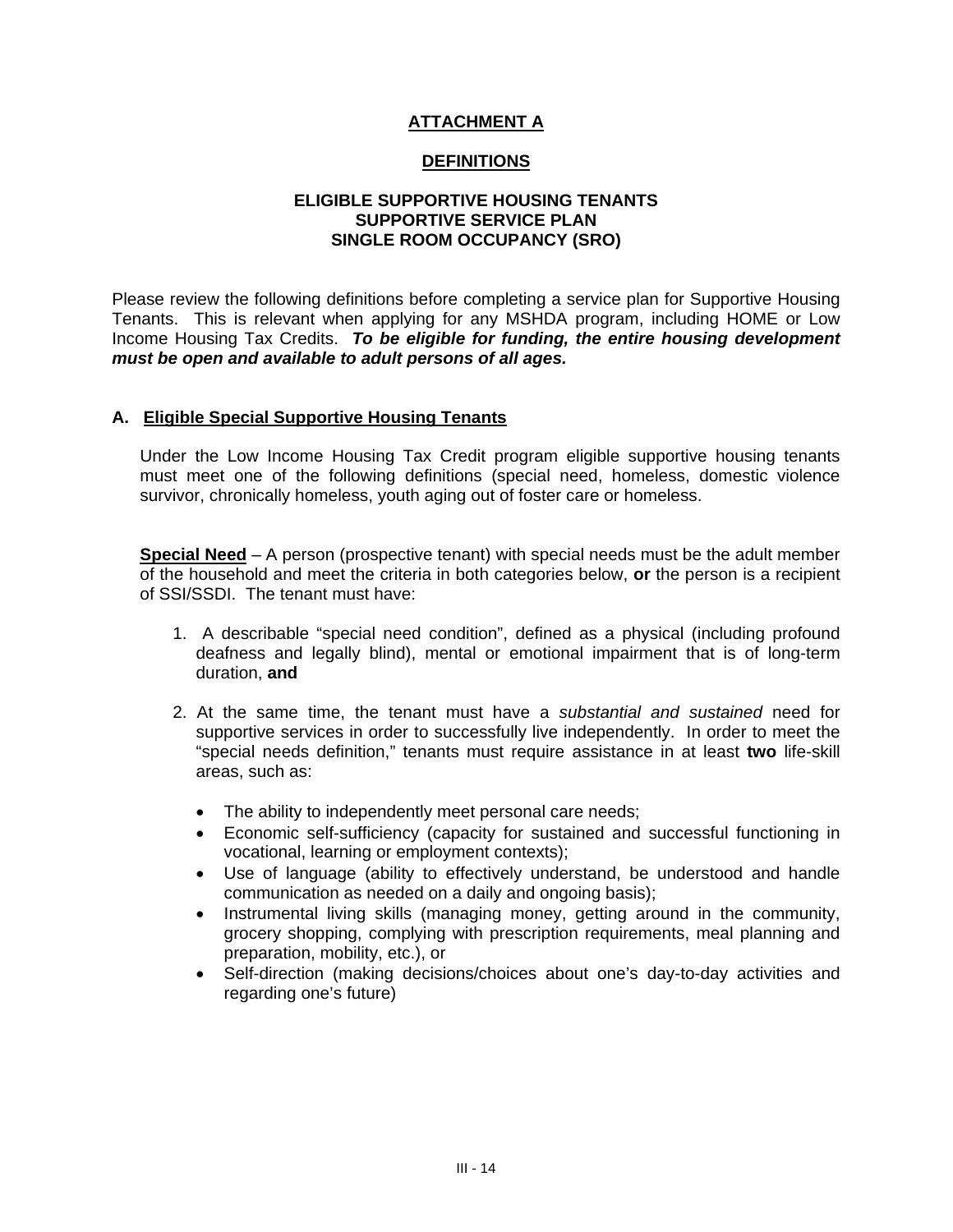**Homeless[1](#page-14-0)** – A person/prospective household must meet the following definition of homeless to qualify. The tenant must:

Lack a fixed, regular, and adequate nighttime residence, with **priority** given to those living in:

- A publicly or privately operated shelter and/or transitional facility designed to provide temporary living accommodations (including those being assisted with hotel vouchers);
- A public or private place not designed for, or ordinarily used as, a regular sleeping accommodation for human beings (including living on the streets, in a state park, or automobile);
- An institution that provides a temporary residence for individuals intended to be institutionalized;

#### **Domestic Violence Survivor** - *Domestic Violence (DV) / Intimate Partner Violence (IPV)*

- "Domestic Violence" means the occurrence of any of the following acts by a person that is not an act of self-defense:
	- $\triangleright$  Causing or attempting to cause physical or mental harm to an intimate partner;
	- $\triangleright$  Placing an intimate partner in fear of physical or mental harm;
	- $\triangleright$  Causing or attempting to cause an intimate partner to engage in involuntary sexual activity by force, threat of force, or duress;
	- $\triangleright$  Engaging in activity toward an intimate partner that would cause a reasonable person to feel terrorized, frightened, intimidated, threatened, harassed, or molested.
- **E** "Intimate Partner" includes any of the following:

-

- $\triangleright$  A spouse or former spouse;
- $\triangleright$  An individual with whom the person has or has had a dating relationship;
- $\triangleright$  An individual with whom the person is or has engaged in a sexual relationship;
- $\triangleright$  An individual with whom the person has a child in common.

**Chronically Homeless**<sup>1</sup> - A chronically homeless person is an unaccompanied homeless individual with a disabling condition who has either been continuously homeless for a year or more or has had at least four episodes of homelessness in the past three years. To be considered chronically homeless, persons must have been sleeping in a place not meant for human habitation or in an emergency shelter during that time.

**Youth Aging out of Foster Care or Homeless** – Children aging out of foster care include youth who are placed in a foster care placement (includes Juvenile Justice wards who are in

<span id="page-14-0"></span><sup>&</sup>lt;sup>1</sup> At the time this document was issued, HUD's definition of Homeless pursuant to the HEARTH Act of 2009 had not yet been finalized. Upon final approval and enactment of HUD's Homeless definition, the HUD definition of Homeless and Chronically Homeless will replace the definitions shown here and go immediately into effect, and MSHDA will adjust its definitions of Homeless and Chronically Homeless accordingly to agree with the HUD definition.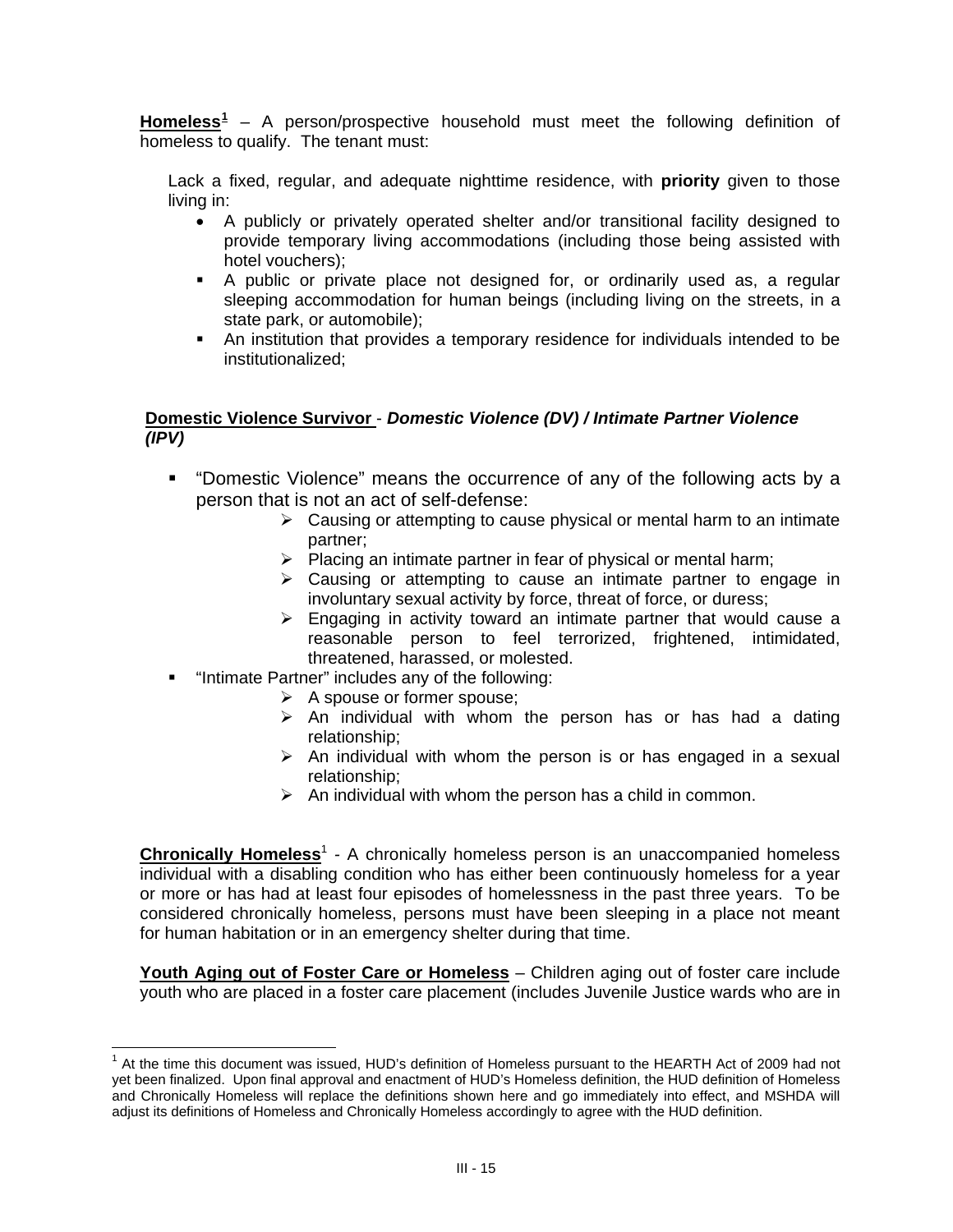a foster care setting) at the age of 18 or older when their foster care case closes. Foster care placements include:

- Licensed foster family homes
- Relative provider homes
- Group Homes
- Emergency Shelters
- Residential Facilities
- Child Care Institutions
- Pre-adoptive Placements
- Independent Living Placements

Youth is defined as someone (between the ages of 18 and 24) or a legally emancipated minor. This includes youth that are homeless, have runaway, aged out of the foster care system, and/or exited the juvenile justice system.

#### **B. Supportive Services Plan**

For a project to be eligible for tax credit supportive housing points or HOME funds, the proposal must include a plan for the provision of a *substantial level of services targeted* to the supportive housing units. The services must include those that are essential for supportive housing tenants to *sustain* themselves in permanent housing.

The project must be an on-going active collaboration between the owner, management company, and identified supportive service provider(s). The formulation of this relationship, along with a commitment to sustain the agreed upon services over a period of time, must be agreed to *by the collaborators and incorporated into a written "Memorandum of Understanding."* 

The supportive services plan should outline and specify the following:

- Conditions which would qualify the proposed tenant(s) for the supportive housing units;
- Expected life-skills areas for which supportive services are likely to be required;
- The supportive services to be provided. **Participation in supportive services must be voluntary.**
- How service coordination will be provided.

Tenants' must have the option to receive service coordination on-site. For the purpose of meeting this requirement, *service coordination* shall be available in a form that contains the following elements:

- a. An individual assessment of service needs and life goals will be completed with the full participation of each tenant and others of their choosing.
- b. A plan will be developed in response to each tenant's assessment, which will include long and short-range goals, with specific steps to achieve them. Principles of person centered planning and self-determination will be incorporated into the planning process.
- c. Service coordination will include advocacy, brokering, linking and monitoring of support services detailed in each tenant's plan.
- d. Service coordinators will help tenants gain access to entitlements, financial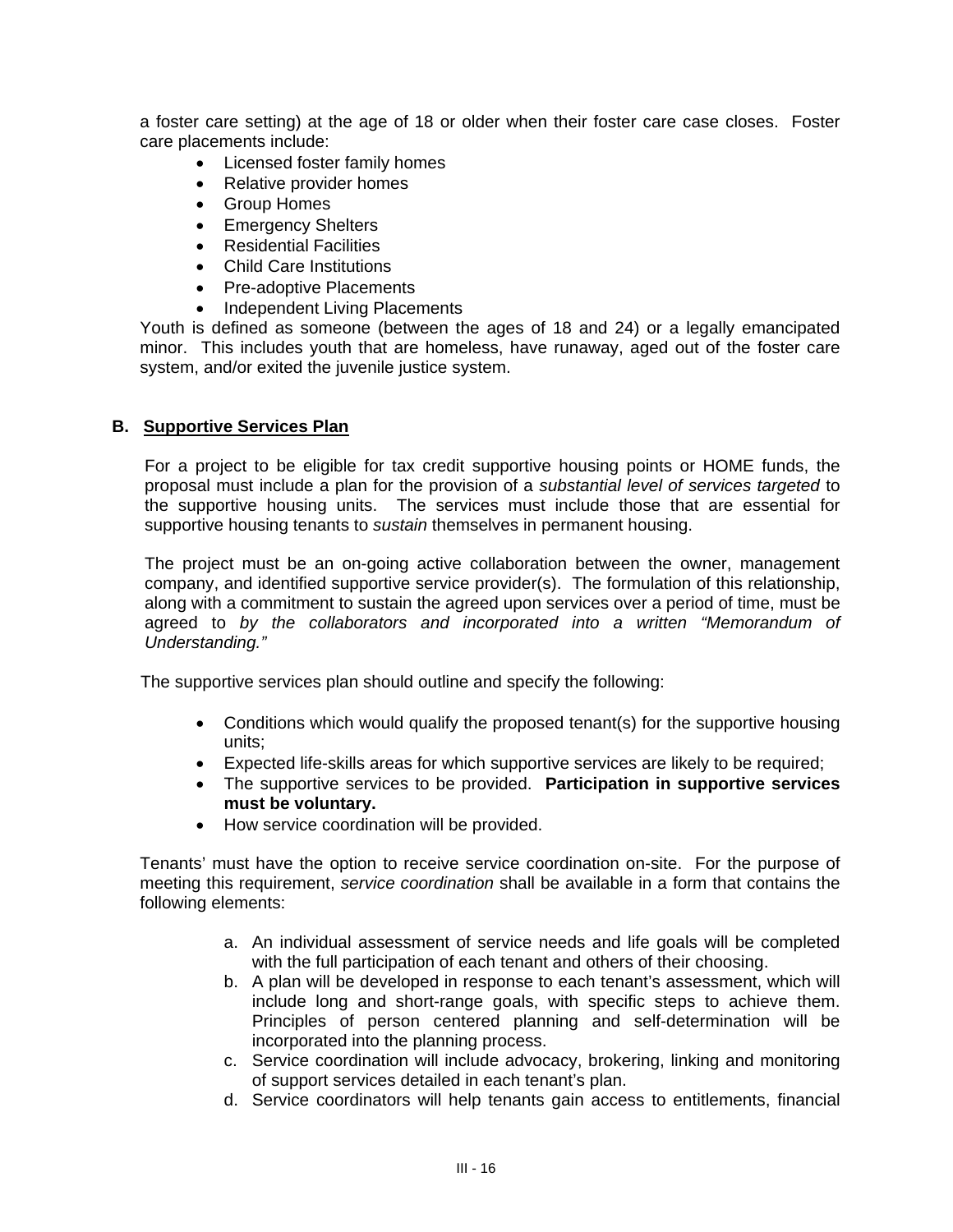assistance programs, and legal representation, in accordance with the tenant's plan.

- e. A re-assessment, and revision of each tenant's plan, will be completed on at least an annual basis. Copies of that plan and annual update will be placed in each tenant's file.
- f. Tenants shall have a designated individual or team responsible for the coordination of services.
- g. Emphasis shall be placed on tenant empowerment and the development of natural/community supports.

# **C. Single Room Occupancy (SRO)**

A residential property that includes multiple efficiency dwelling units. Each unit is for occupancy by a single eligible individual. The dwelling unit must contain private sanitary facilities and an appropriate food preparation area which includes sink, microwave, refrigerator, and counter for food preparation.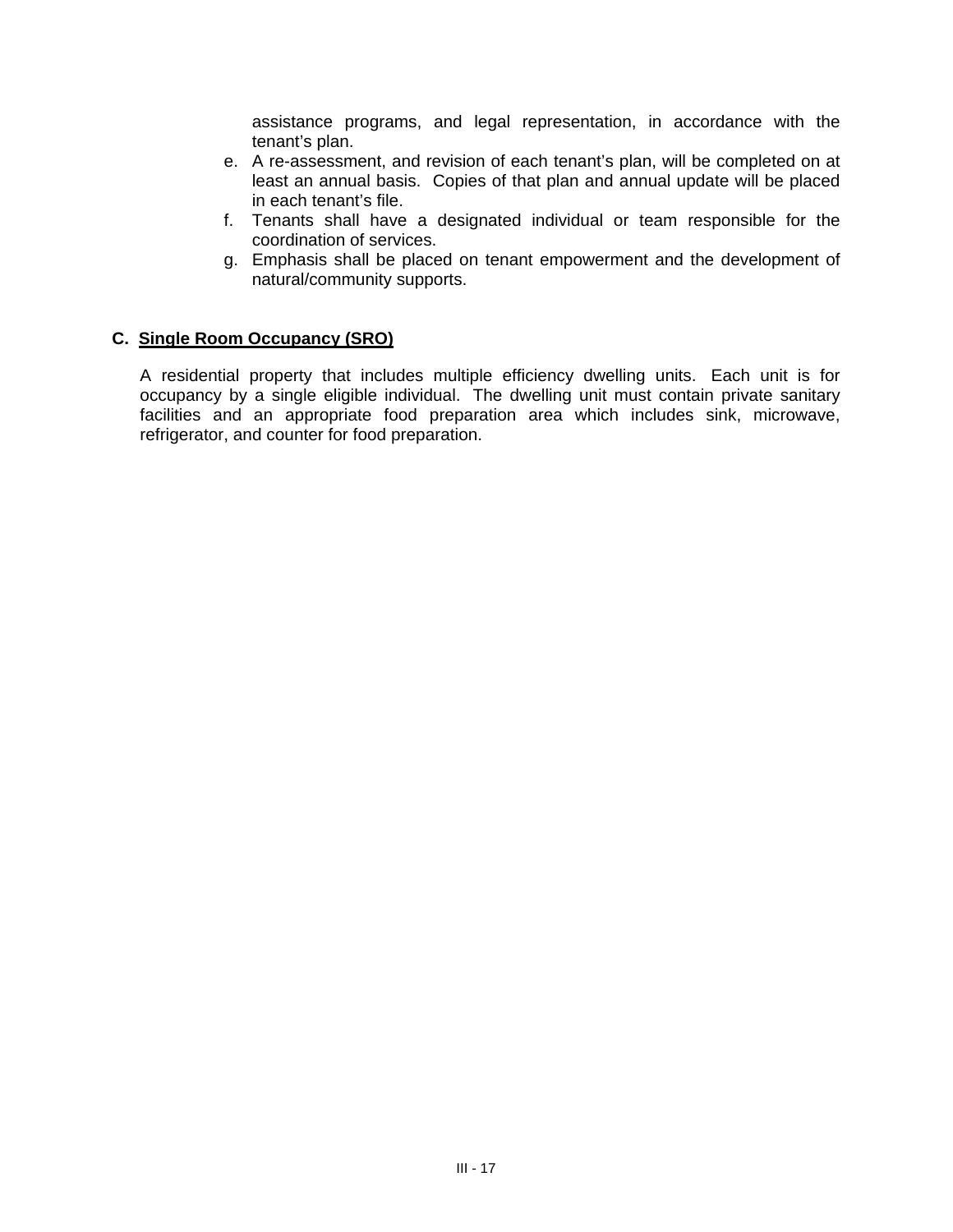# **ATTACHMENT B**

#### **MSHDA SUPPORTIVE HOUSING SITE SELECTION GUIDELINES**

The following is provided as guidance in site selection for supportive housing projects.

The application must include:

• HOME Environmental Checklist, see Tab T

**Residential Character:** Sites must be appropriate for residential use. Surrounding residential property values should be stable or increasing, unless the site is part of a local community effort for improvement or rehabilitation. Areas impacted by high concentrations of very low-income housing that is deteriorating or in jeopardy of deterioration should be avoided. Areas already impacted by high concentrations of housing for people with special needs should also be avoided.

The site must offer a wide variety of social, commercial and health facilities that are similar to those found in a neighborhood of primarily unassisted housing of a similar nature. Sites should allow for a visually proud orientation of the housing to the street and neighborhood. Easy and safe ingress and egress should be available by vehicle and by foot or wheelchair. Good signage, lighting and landscaping features should be incorporated to establish a pleasing and noticeable residential presence. Surrounding uses when viewed from the site itself should be well maintained and aesthetically pleasing.

**Site Utilities:** Site utilities, adequate water, sewer, storm drainage, electricity, telephone, and natural gas service, should be available. Underground utility service is preferable. Parcels requiring extension of off-site utility lines may be considered.

**Frontage:** Sites should have frontage on a paved public street and provide good accessibility. Public improvements should be available including paved roads, sidewalks, curbs and gutters, street lighting, storm drains and fire hydrants. In situations involving private drives, shared roads, grounds or utility access, maintenance agreements must be in place for equitable sharing of the cost of mowing, plowing, maintaining and replacing shared facilities. Sites should have easy and safe ingress and egress.

**Public Transportation and Community Resources:** Good access should be available to public transportation and community resources such as grocery shopping, pharmacy, bank, employment, religious and education institutions as well as medical and social services and community parks or recreational activities the proposed occupants will be most likely to use. Access routes by foot, bicycle or wheelchair should be available or developed wherever possible. Where public transportation or accessible routes are not available, the proposal should include site based transportation services.

**Reasonable Size and Configuration:** Shape, size, soil conditions and contours of the site should allow for flexibility in building location and orientation and permit professional site planning, circulation, parking, and open space. Sites should neither be too small nor include excessive acreage. Property should generally be between .25 and 3 acres in size depending on the number of units proposed. Existing ground contours should not require excessive grade or fill to accommodate ramping (preferably without the need for handrails) and the use of